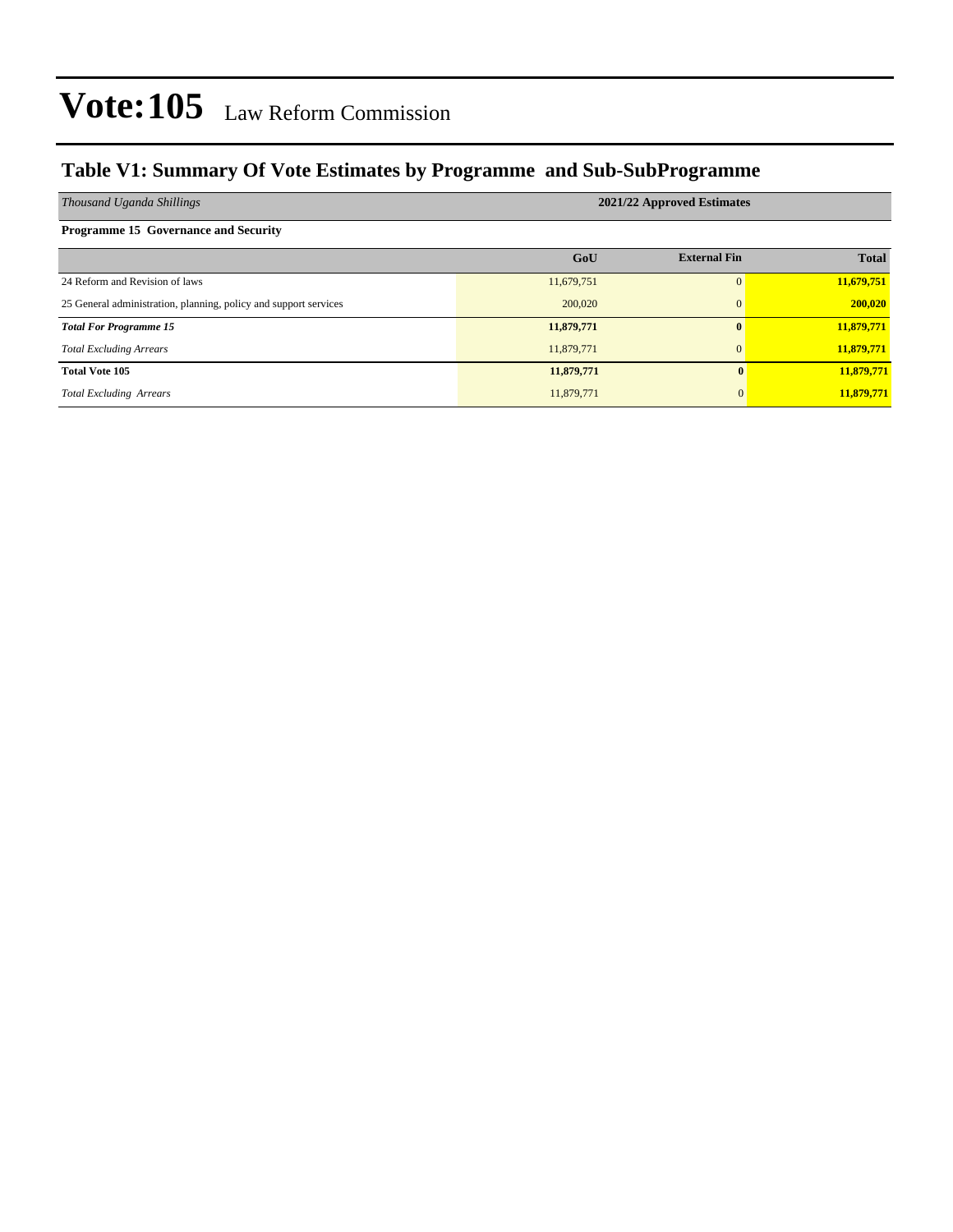### **Table V2: Summary Of Vote Estimates by Sub-SubProgramme,Department and Project**

| Thousand Uganda Shillings                                                         |                  | 2020/21 Approved Budget |                  | 2021/22 Approved Estimates |             |                               |              |
|-----------------------------------------------------------------------------------|------------------|-------------------------|------------------|----------------------------|-------------|-------------------------------|--------------|
| Sub-SubProgramme 24 Reform and Revision of laws                                   |                  |                         |                  |                            |             |                               |              |
| <b>Recurrent Budget Estimates</b>                                                 | <b>Wage</b>      | <b>Non-Wage</b>         | <b>AIA</b>       | <b>Total</b>               | <b>Wage</b> | Non-Wage                      | <b>Total</b> |
| 01 Headquarters                                                                   | 4,073,397        | 3,606,354               | $\mathbf{0}$     | 7,679,751                  | 4,073,397   | 7,606,354                     | 11,679,751   |
| <b>Total Recurrent Budget Estimates for Sub-</b><br><b>SubProgramme</b>           | 4,073,397        | 3,606,354               | $\bf{0}$         | 7,679,751                  | 4,073,397   | 7,606,354                     | 11,679,751   |
|                                                                                   | GoU              | <b>External Fin</b>     | <b>AIA</b>       | <b>Total</b>               | GoU         | <b>External Fin</b>           | <b>Total</b> |
| <b>Total For Sub-SubProgramme 24</b>                                              | 7,679,751        | $\bf{0}$                | $\bf{0}$         | 7,679,751                  | 11,679,751  | $\bf{0}$                      | 11,679,751   |
| <b>Total Excluding Arrears</b>                                                    | 7,679,751        | $\mathbf{0}$            | $\overline{0}$   | 7,679,751                  | 11,679,751  | $\overline{0}$                | 11,679,751   |
| Sub-SubProgramme 25 General administration, planning, policy and support services |                  |                         |                  |                            |             |                               |              |
| Development Budget Estimates                                                      | <b>GoU</b> Dev't | <b>External Fin</b>     | <b>AIA</b>       | <b>Total</b>               |             | <b>GoU Dev't External Fin</b> | <b>Total</b> |
| 1668 Retooling the Uganda Law Reform Commission                                   | 200,020          | $\mathbf{0}$            | $\mathbf{0}$     | 200,020                    | 200,020     | $\vert 0 \vert$               | 200,020      |
| <b>Total Development Budget Estimates for Sub-</b><br><b>SubProgramme</b>         | 200,020          | $\bf{0}$                | $\bf{0}$         | 200,020                    | 200,020     | $\bf{0}$                      | 200,020      |
|                                                                                   | GoU              | <b>External Fin</b>     | <b>AIA</b>       | <b>Total</b>               | GoU         | <b>External Fin</b>           | <b>Total</b> |
| <b>Total For Sub-SubProgramme 25</b>                                              | 200,020          | $\bf{0}$                | $\bf{0}$         | 200,020                    | 200,020     | $\bf{0}$                      | 200,020      |
| <b>Total Excluding Arrears</b>                                                    | 200,020          | 0                       | $\boldsymbol{0}$ | 200,020                    | 200,020     | $\overline{0}$                | 200,020      |
| <b>Total Vote 105</b>                                                             | 7,879,771        | 0                       | 0                | 7,879,771                  | 11,879,771  | $\mathbf{0}$                  | 11,879,771   |
| <b>Total Excluding Arrears</b>                                                    | 7,879,771        | $\mathbf{0}$            | $\mathbf{0}$     | 7,879,771                  | 11,879,771  | $\overline{0}$                | 11,879,771   |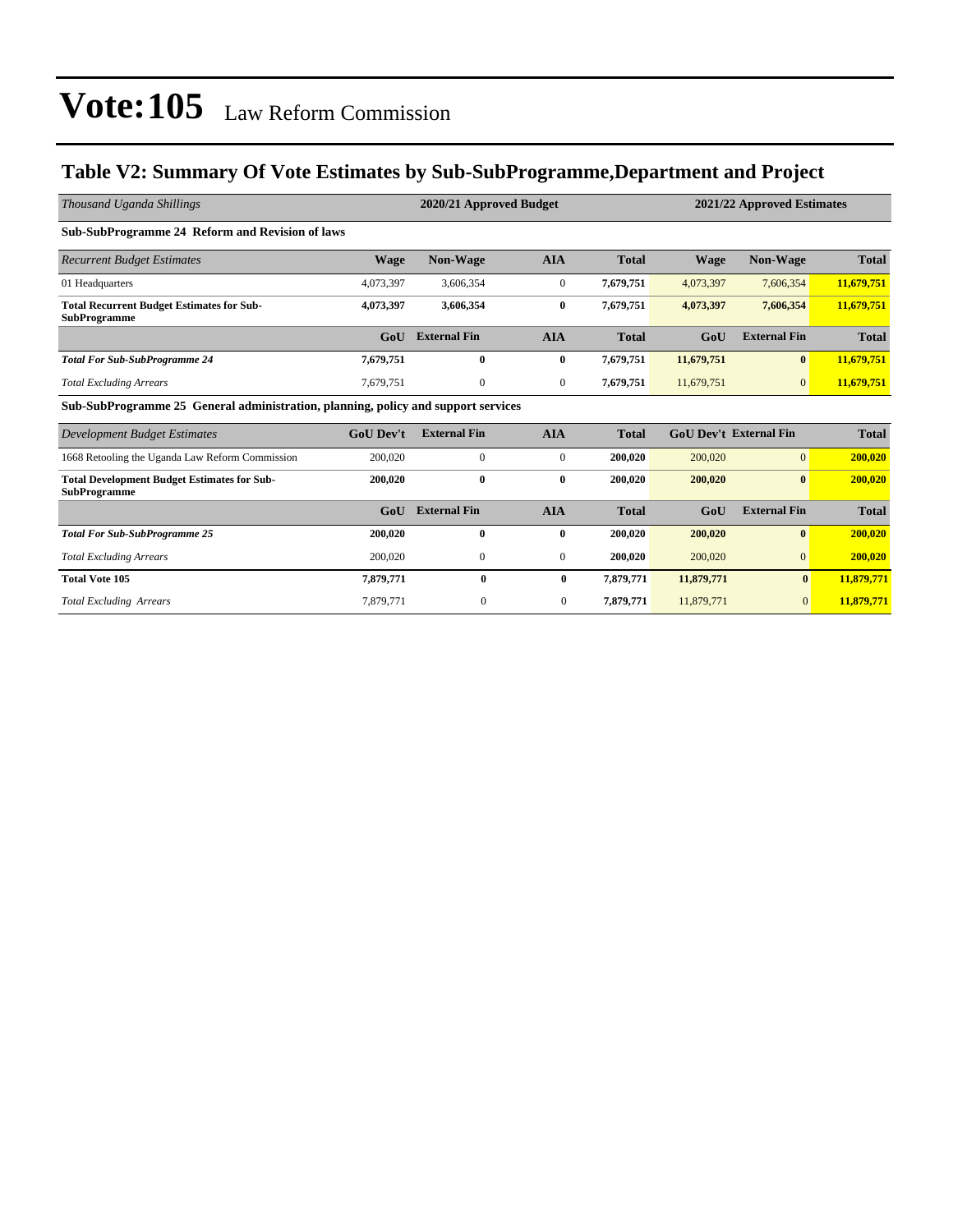### **Table V3: Summary Vote Estimates by Item**

| Thousand Uganda Shillings                                   |           | 2020/21 Approved Budget<br>2021/22 Approved Estimates |          |                  |            |                     |              |
|-------------------------------------------------------------|-----------|-------------------------------------------------------|----------|------------------|------------|---------------------|--------------|
|                                                             | GoU       | <b>External Fin</b>                                   | AIA      | <b>Total</b>     | GoU        | <b>External Fin</b> | <b>Total</b> |
| <b>Employees, Goods and Services (Outputs Provided)</b>     | 7,679,751 | 0                                                     | $\bf{0}$ | 7,679,751        | 11,679,751 | $\bf{0}$            | 11,679,751   |
| 211103 Allowances (Inc. Casuals, Temporary)                 | 1,504,889 | 0                                                     | $\bf{0}$ | 1,504,889        | 2,483,616  | $\bf{0}$            | 2,483,616    |
| 211104 Statutory salaries                                   | 4,073,397 | 0                                                     | $\bf{0}$ | 4,073,397        | 4,073,397  | $\bf{0}$            | 4,073,397    |
| 212101 Social Security Contributions                        | 407,340   | 0                                                     | $\bf{0}$ | 407,340          | 557,828    | $\bf{0}$            | 557,828      |
| 212102 Pension for General Civil Service                    | 75,387    | 0                                                     | $\bf{0}$ | 75,387           | 75,387     | $\bf{0}$            | 75,387       |
| 213001 Medical expenses (To employees)                      | 1,000     | 0                                                     | $\bf{0}$ | 1,000            | 1,000      | $\bf{0}$            | 1,000        |
| 213002 Incapacity, death benefits and funeral expenses      | 5,000     | 0                                                     | $\bf{0}$ | 5,000            | 5,000      | $\bf{0}$            | 5,000        |
| 213004 Gratuity Expenses                                    | 82,000    | 0                                                     | $\bf{0}$ | 82,000           | 89,072     | $\bf{0}$            | 89,072       |
| 221001 Advertising and Public Relations                     | 25,000    | 0                                                     | $\bf{0}$ | 25,000           | 172,000    | $\bf{0}$            | 172,000      |
| 221002 Workshops and Seminars                               | 120,000   | 0                                                     | $\bf{0}$ | 120,000          | 335,000    | $\bf{0}$            | 335,000      |
| 221003 Staff Training                                       | 5,000     | 0                                                     | $\bf{0}$ | 5,000            | 38,000     | $\bf{0}$            | 38,000       |
| 221004 Recruitment Expenses                                 | 10,000    | 0                                                     | $\bf{0}$ | 10,000           | 10,000     | $\bf{0}$            | 10,000       |
| 221005 Hire of Venue (chairs, projector, etc)               | 1,961     | 0                                                     | $\bf{0}$ | 1,961            | 11,961     | $\bf{0}$            | 11,961       |
| 221006 Commissions and related charges                      | 200,000   | 0                                                     | $\bf{0}$ | 200,000          | $\bf{0}$   | $\bf{0}$            | $\bf{0}$     |
| 221007 Books, Periodicals & Newspapers                      | 10,000    | 0                                                     | $\bf{0}$ | 10,000           | 16,000     | $\bf{0}$            | 16,000       |
| 221008 Computer supplies and Information Technology<br>(TT) | 40,000    | 0                                                     | $\bf{0}$ | 40,000           | 68,338     | $\bf{0}$            | 68,338       |
| 221009 Welfare and Entertainment                            | 24,851    | 0                                                     | $\bf{0}$ | 24,851           | 24,851     | $\bf{0}$            | 24,851       |
| 221011 Printing, Stationery, Photocopying and Binding       | 81,227    | 0                                                     | $\bf{0}$ | 81,227           | 1,702,722  | $\bf{0}$            | 1,702,722    |
| 221012 Small Office Equipment                               | 5,000     | 0                                                     | $\bf{0}$ | 5,000            | 11,697     | $\bf{0}$            | 11,697       |
| 221016 IFMS Recurrent costs                                 | 5,000     | 0                                                     | $\bf{0}$ | 5,000            | 8,000      | $\bf{0}$            | 8,000        |
| 221017 Subscriptions                                        | 5,000     | 0                                                     | $\bf{0}$ | 5,000            | 85,600     | $\bf{0}$            | 85,600       |
| 221020 IPPS Recurrent Costs                                 | 5,000     | 0                                                     | $\bf{0}$ | 5,000            | 14,000     | $\bf{0}$            | 14,000       |
| 222001 Telecommunications                                   | 25,000    | 0                                                     | $\bf{0}$ | 25,000           | 67,800     | $\bf{0}$            | 67,800       |
| 222002 Postage and Courier                                  | 1,000     | 0                                                     | $\bf{0}$ | 1,000            | 1,000      | $\bf{0}$            | 1,000        |
| 222003 Information and communications technology<br>(ICT)   | 16,500    | 0                                                     | $\bf{0}$ | 16,500           | 164,012    | $\bf{0}$            | 164,012      |
| 223003 Rent – (Produced Assets) to private entities         | 315,000   | 0                                                     | $\bf{0}$ | 315,000          | 695,000    | $\bf{0}$            | 695,000      |
| 223005 Electricity                                          | 76,754    | 0                                                     | $\bf{0}$ | 76,754           | 80,000     | $\bf{0}$            | 80,000       |
| 224004 Cleaning and Sanitation                              | 50,000    | 0                                                     | $\bf{0}$ | 50,000           | 60,000     | $\bf{0}$            | 60,000       |
| 225001 Consultancy Services- Short term                     | 100,000   | 0                                                     | $\bf{0}$ | 100,000          | 190,000    | $\bf{0}$            | 190,000      |
| 227001 Travel inland                                        | 67,273    | 0                                                     | $\bf{0}$ | 67,273           | 149,673    | $\bf{0}$            | 149,673      |
| 227002 Travel abroad                                        | 50,000    | 0                                                     | $\bf{0}$ | 50,000           | 167,000    | $\bf{0}$            | 167,000      |
| 227004 Fuel, Lubricants and Oils                            | 155,000   | 0                                                     | $\bf{0}$ | 155,000          | 155,000    | $\bf{0}$            | 155,000      |
| 228001 Maintenance - Civil                                  | 3,000     | 0                                                     | $\bf{0}$ | 3,000            | 3,000      | $\bf{0}$            | 3,000        |
| 228002 Maintenance - Vehicles                               | 118,172   | 0                                                     | $\bf{0}$ | 118,172          | 129,546    | $\bf{0}$            | 129,546      |
| 228003 Maintenance - Machinery, Equipment &<br>Furniture    | 15,000    | 0                                                     | $\bf{0}$ | 15,000           | 32,500     | $\bf{0}$            | 32,500       |
| 228004 Maintenance – Other                                  | $\bf{0}$  | $\bf{0}$                                              | $\bf{0}$ | $\boldsymbol{0}$ | 1,751      | $\bf{0}$            | 1,751        |
| <b>Investment</b> (Capital Purchases)                       | 200,020   | 0                                                     | $\bf{0}$ | 200,020          | 200,020    | $\bf{0}$            | 200,020      |
| 312203 Furniture & Fixtures                                 | 51,020    | 0                                                     | $\bf{0}$ | 51,020           | 90,020     | $\bf{0}$            | 90,020       |
| 312213 ICT Equipment                                        | 149,000   | 0                                                     | $\bf{0}$ | 149,000          | 110,000    | $\bf{0}$            | 110,000      |
| <b>Grand Total Vote 105</b>                                 | 7,879,771 | $\bf{0}$                                              | $\bf{0}$ | 7,879,771        | 11,879,771 | $\bf{0}$            | 11,879,771   |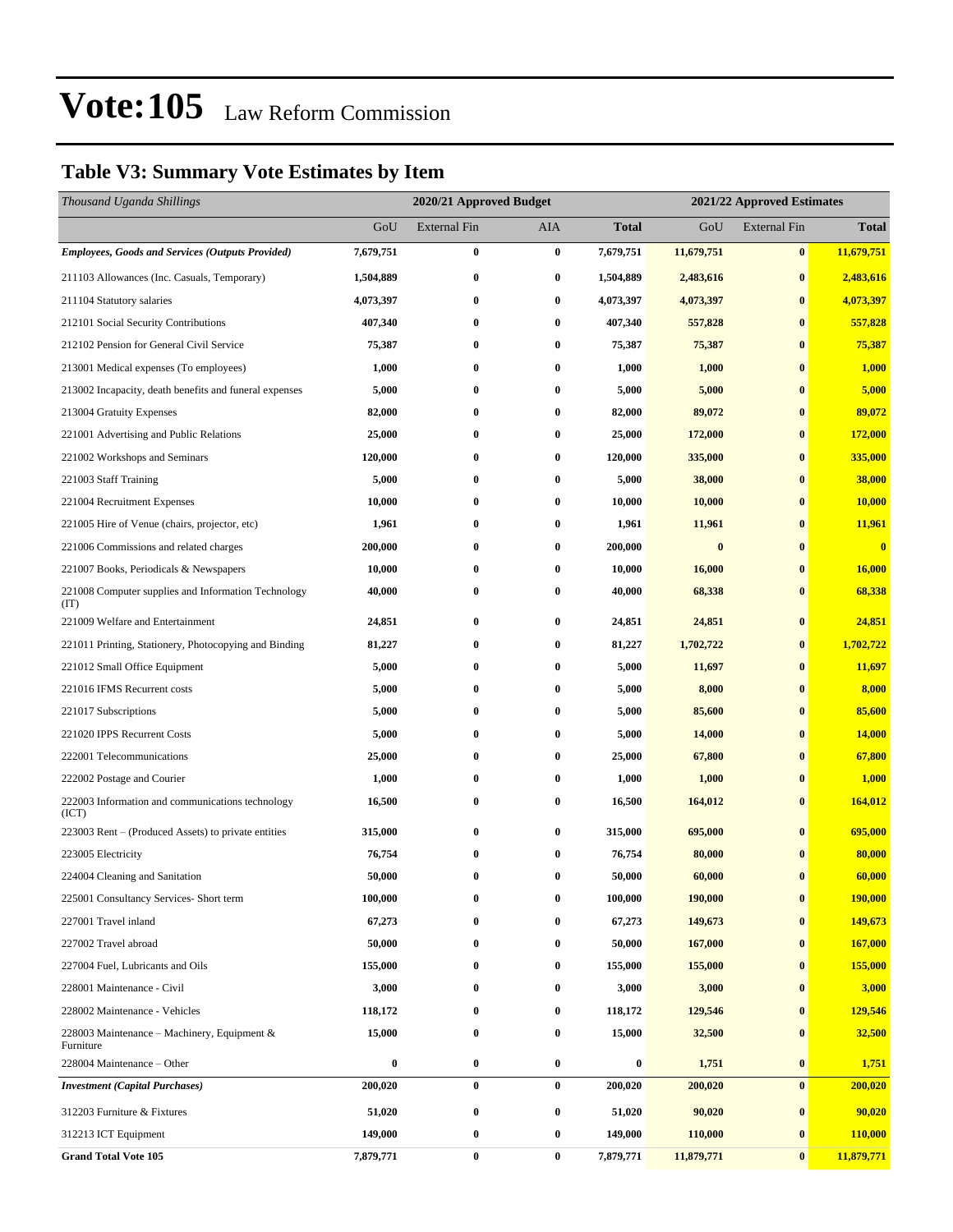| <b>Total Excluding Arrears</b><br>. | 1,879,77 |  |  | 7.879.771 | 1.879.77 |  | ,,,, |
|-------------------------------------|----------|--|--|-----------|----------|--|------|
|-------------------------------------|----------|--|--|-----------|----------|--|------|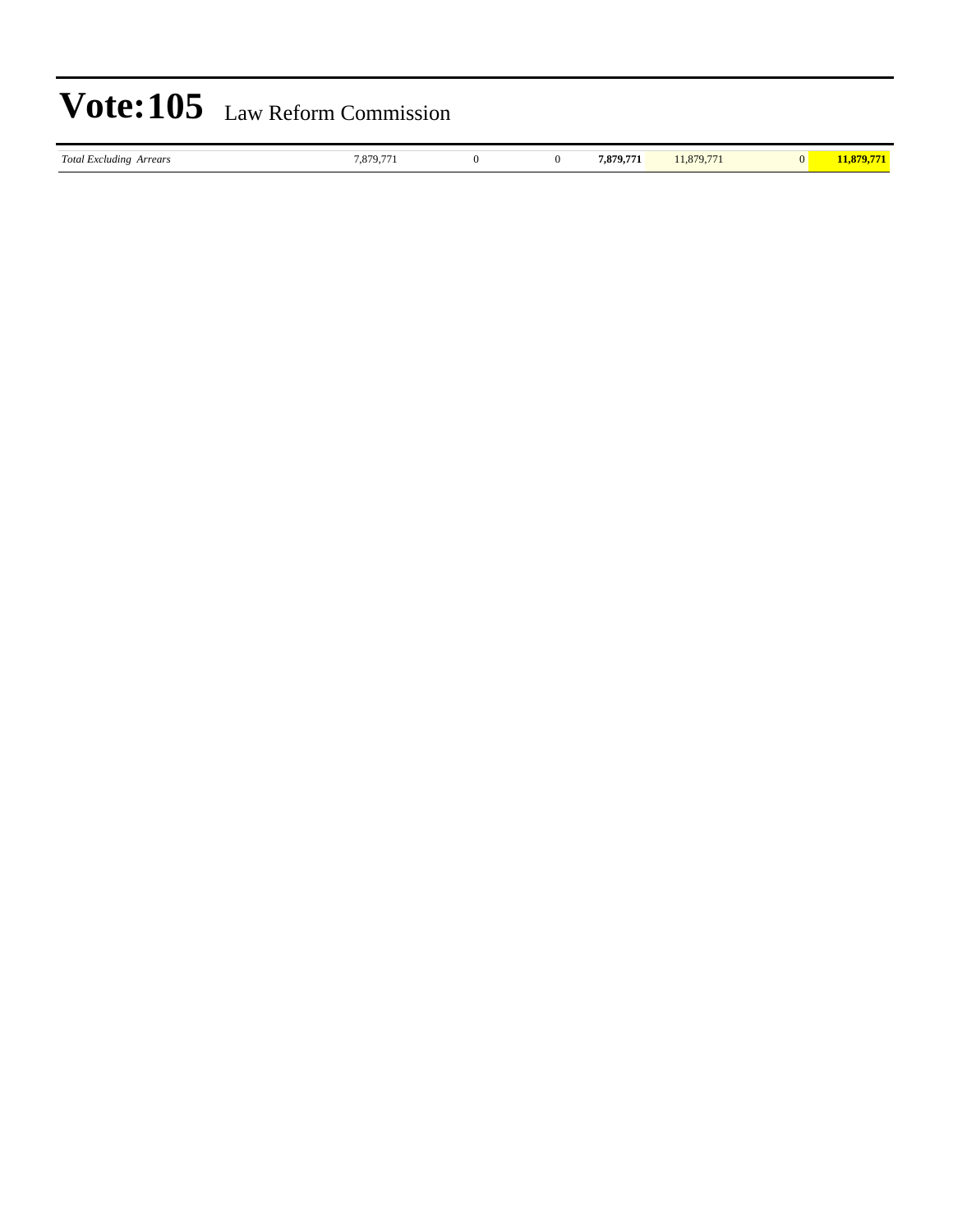### **Table V4: Detailed Estimates by Sub-SubProgramme, Department,Project and Budget Output and Item**

#### *Sub-SubProgrammme 24 Reform and Revision of laws*

*Recurrent Budget Estimates*

| <b>Department 01 Headquarters</b>                                |                  |                         |                  |                            |                       |              |                         |
|------------------------------------------------------------------|------------------|-------------------------|------------------|----------------------------|-----------------------|--------------|-------------------------|
| Thousand Uganda Shillings                                        |                  | 2020/21 Approved Budget |                  | 2021/22 Approved Estimates |                       |              |                         |
| <b>Outputs Provided</b>                                          | Wage             | Non Wage                | <b>AIA</b>       | <b>Total</b>               | Wage                  | Non Wage     | <b>Total</b>            |
| <b>Budget Output 122401 Reform and simplification of laws</b>    |                  |                         |                  |                            |                       |              |                         |
| 211103 Allowances (Inc. Casuals, Temporary)                      | $\boldsymbol{0}$ | $\boldsymbol{0}$        | $\mathbf{0}$     | $\bf{0}$                   | $\overline{0}$        | 2,008,625    | 2,008,625               |
| 211104 Statutory salaries                                        | 3,521,646        | $\mathbf{0}$            | $\mathbf{0}$     | 3,521,646                  | 1,621,804             | $\mathbf{0}$ | 1,621,804               |
| 212101 Social Security Contributions                             | $\boldsymbol{0}$ | 352,165                 | $\boldsymbol{0}$ | 352,165                    | $\mathbf{0}$          | 162,180      | 162,180                 |
| 221001 Advertising and Public Relations                          | $\boldsymbol{0}$ | $\boldsymbol{0}$        | $\mathbf{0}$     | $\bf{0}$                   | $\boldsymbol{0}$      | 172,000      | 172,000                 |
| 221008 Computer supplies and Information Technology (IT)         | $\boldsymbol{0}$ | $\boldsymbol{0}$        | $\boldsymbol{0}$ | $\bf{0}$                   | $\mathbf{0}$          | 57,195       | 57,195                  |
| 227001 Travel inland                                             | $\boldsymbol{0}$ | 17,273                  | $\mathbf{0}$     | 17,273                     | $\mathbf{0}$          | $\mathbf{0}$ | $\bf{0}$                |
| <b>Total Cost of Budget Output 01</b>                            | 3,521,646        | 369,438                 | 0                | 3,891,084                  | 1,621,804             | 2,400,000    | 4,021,804               |
| <b>Budget Output 122402 Revision of laws</b>                     |                  |                         |                  |                            |                       |              |                         |
| 211103 Allowances (Inc. Casuals, Temporary)                      | $\boldsymbol{0}$ | 250,000                 | $\boldsymbol{0}$ | 250,000                    | $\mathbf{0}$          | 312,811      | 312,811                 |
| 211104 Statutory salaries                                        | 135,000          | $\boldsymbol{0}$        | $\mathbf{0}$     | 135,000                    | 659,638               | $\mathbf{0}$ | 659,638                 |
| 212101 Social Security Contributions                             | $\boldsymbol{0}$ | 13,500                  | $\mathbf{0}$     | 13,500                     | $\mathbf{0}$          | 65,964       | 65,964                  |
| 213004 Gratuity Expenses                                         | $\boldsymbol{0}$ | $\boldsymbol{0}$        | $\mathbf{0}$     | $\bf{0}$                   | $\mathbf{0}$          | 58,626       | 58,626                  |
| 221002 Workshops and Seminars                                    | $\boldsymbol{0}$ | 50,000                  | $\boldsymbol{0}$ | 50,000                     | $\boldsymbol{0}$      | 269,036      | 269,036                 |
| 221005 Hire of Venue (chairs, projector, etc)                    | $\boldsymbol{0}$ | $\boldsymbol{0}$        | $\mathbf{0}$     | $\bf{0}$                   | $\boldsymbol{0}$      | 11,961       | 11,961                  |
| 221006 Commissions and related charges                           | $\boldsymbol{0}$ | 150,000                 | $\mathbf{0}$     | 150,000                    | $\boldsymbol{0}$      | $\mathbf{0}$ | $\mathbf{0}$            |
| 221007 Books, Periodicals & Newspapers                           | $\boldsymbol{0}$ | $\boldsymbol{0}$        | $\mathbf{0}$     | $\bf{0}$                   | $\boldsymbol{0}$      | 16,000       | 16,000                  |
| 221008 Computer supplies and Information Technology (IT)         | $\boldsymbol{0}$ | $\boldsymbol{0}$        | $\mathbf{0}$     | $\bf{0}$                   | $\mathbf{0}$          | 11,143       | 11,143                  |
| 221009 Welfare and Entertainment                                 | $\boldsymbol{0}$ | $\boldsymbol{0}$        | $\mathbf{0}$     | $\bf{0}$                   | $\boldsymbol{0}$      | 24,851       | 24,851                  |
| 221012 Small Office Equipment                                    | $\boldsymbol{0}$ | $\boldsymbol{0}$        | $\mathbf{0}$     | $\bf{0}$                   | $\boldsymbol{0}$      | 11,697       | 11,697                  |
| 222001 Telecommunications                                        | $\boldsymbol{0}$ | $\boldsymbol{0}$        | $\mathbf{0}$     | $\bf{0}$                   | $\boldsymbol{0}$      | 6,537        | 6,537                   |
| 228002 Maintenance - Vehicles                                    | $\boldsymbol{0}$ | $\mathbf{0}$            | $\mathbf{0}$     | $\bf{0}$                   | $\mathbf{0}$          | 11,374       | 11,374                  |
| <b>Total Cost of Budget Output 02</b>                            | 135,000          | 463,500                 | 0                | 598,500                    | 659,638               | 800,000      | 1,459,638               |
| <b>Budget Output 122403 Publication and translation of laws</b>  |                  |                         |                  |                            |                       |              |                         |
| 211103 Allowances (Inc. Casuals, Temporary)                      | $\boldsymbol{0}$ | 200,000                 | $\mathbf{0}$     | 200,000                    | $\boldsymbol{0}$      | $\mathbf{0}$ | $\overline{\mathbf{0}}$ |
| 221011 Printing, Stationery, Photocopying and Binding            | $\boldsymbol{0}$ | 13,500                  | $\mathbf{0}$     | 13,500                     | $\mathbf{0}$          | 1,702,722    | 1,702,722               |
| 222001 Telecommunications                                        | $\boldsymbol{0}$ | $\boldsymbol{0}$        | $\mathbf{0}$     | $\bf{0}$                   | $\mathbf{0}$          | 61,263       | 61,263                  |
| 222003 Information and communications technology (ICT)           | $\boldsymbol{0}$ | $\boldsymbol{0}$        | $\mathbf{0}$     | $\bf{0}$                   | $\mathbf{0}$          | 164,012      | 164,012                 |
| 225001 Consultancy Services- Short term                          | $\boldsymbol{0}$ | $\boldsymbol{0}$        | $\mathbf{0}$     | $\bf{0}$                   | $\boldsymbol{0}$      | 22,003       | 22,003                  |
| <b>Total Cost of Budget Output 03</b>                            | 0                | 213,500                 | 0                | 213,500                    | $\boldsymbol{\theta}$ | 1,950,000    | 1,950,000               |
| Budget Output 122404 Capacity building to revise and reform laws |                  |                         |                  |                            |                       |              |                         |
| 211103 Allowances (Inc. Casuals, Temporary)                      | $\boldsymbol{0}$ | 285,000                 | $\mathbf{0}$     | 285,000                    | $\mathbf{0}$          | $\mathbf{0}$ | $\bf{0}$                |
| 221003 Staff Training                                            | $\boldsymbol{0}$ | $\boldsymbol{0}$        | $\mathbf{0}$     | $\bf{0}$                   | $\boldsymbol{0}$      | 38,000       | 38,000                  |
| 221004 Recruitment Expenses                                      | $\boldsymbol{0}$ | 10,000                  | $\boldsymbol{0}$ | 10,000                     | $\boldsymbol{0}$      | 10,000       | 10,000                  |
| 221016 IFMS Recurrent costs                                      | $\overline{0}$   | $\boldsymbol{0}$        | $\boldsymbol{0}$ | $\bf{0}$                   | $\mathbf{0}$          | 1,400        | 1,400                   |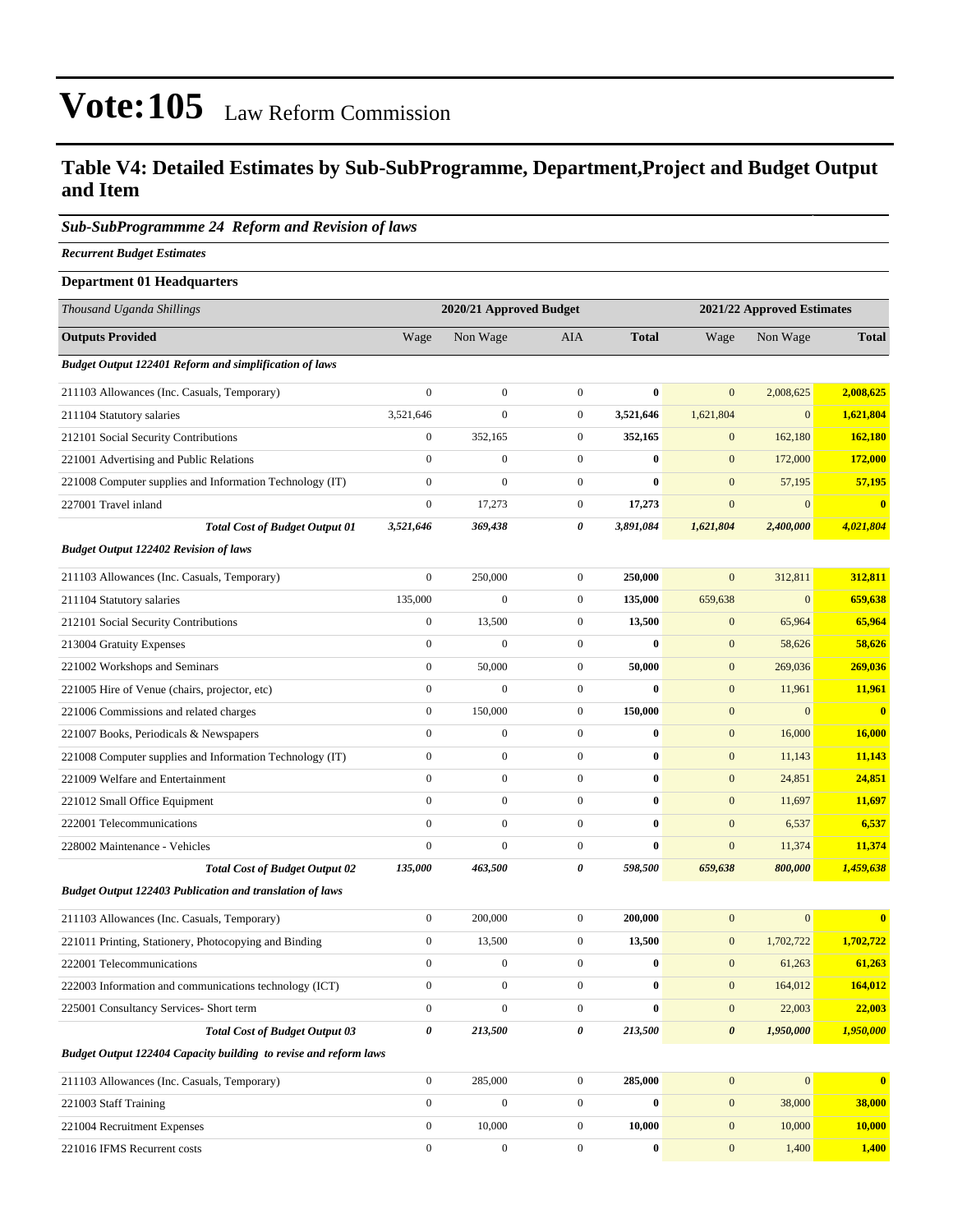| 221017 Subscriptions                                     | $\boldsymbol{0}$      | $\boldsymbol{0}$ | $\mathbf{0}$     | $\bf{0}$ | $\mathbf{0}$          | 85,600           | 85,600       |
|----------------------------------------------------------|-----------------------|------------------|------------------|----------|-----------------------|------------------|--------------|
| 221020 IPPS Recurrent Costs                              | $\mathbf{0}$          | $\boldsymbol{0}$ | $\boldsymbol{0}$ | $\bf{0}$ | $\boldsymbol{0}$      | 14,000           | 14,000       |
| 222002 Postage and Courier                               | $\boldsymbol{0}$      | $\mathbf{0}$     | $\boldsymbol{0}$ | $\bf{0}$ | $\mathbf{0}$          | 1,000            | 1,000        |
| 223003 Rent – (Produced Assets) to private entities      | $\boldsymbol{0}$      | 5,000            | $\boldsymbol{0}$ | 5,000    | $\boldsymbol{0}$      | $\boldsymbol{0}$ | $\bf{0}$     |
| <b>Total Cost of Budget Output 04</b>                    | $\boldsymbol{\theta}$ | 300,000          | 0                | 300,000  | $\boldsymbol{\theta}$ | 150,000          | 150,000      |
| <b>Budget Output 122405 Advocacy for Law Reform</b>      |                       |                  |                  |          |                       |                  |              |
| 211103 Allowances (Inc. Casuals, Temporary)              | $\boldsymbol{0}$      | 200,000          | $\boldsymbol{0}$ | 200,000  | $\mathbf{0}$          | $\mathbf{0}$     | $\bf{0}$     |
| 221001 Advertising and Public Relations                  | $\boldsymbol{0}$      | 5,000            | $\boldsymbol{0}$ | 5,000    | $\boldsymbol{0}$      | $\mathbf{0}$     | $\bf{0}$     |
| 221016 IFMS Recurrent costs                              | $\boldsymbol{0}$      | $\mathbf{0}$     | $\boldsymbol{0}$ | $\bf{0}$ | $\mathbf{0}$          | 6,600            | 6,600        |
| 225001 Consultancy Services- Short term                  | $\boldsymbol{0}$      | $\boldsymbol{0}$ | $\boldsymbol{0}$ | $\bf{0}$ | $\mathbf{0}$          | 167,997          | 167,997      |
| 227001 Travel inland                                     | $\boldsymbol{0}$      | $\boldsymbol{0}$ | $\boldsymbol{0}$ | $\bf{0}$ | $\boldsymbol{0}$      | 31,757           | 31,757       |
| <b>Total Cost of Budget Output 05</b>                    | $\boldsymbol{\theta}$ | 205,000          | 0                | 205,000  | $\boldsymbol{\theta}$ | 206,354          | 206,354      |
| <b>Budget Output 122406 LRC Support Services</b>         |                       |                  |                  |          |                       |                  |              |
| 211103 Allowances (Inc. Casuals, Temporary)              | $\boldsymbol{0}$      | 569,889          | $\boldsymbol{0}$ | 569,889  | $\mathbf{0}$          | 162,180          | 162,180      |
| 211104 Statutory salaries                                | 416,751               | $\boldsymbol{0}$ | $\boldsymbol{0}$ | 416,751  | 1,791,955             | $\boldsymbol{0}$ | 1,791,955    |
| 212101 Social Security Contributions                     | $\boldsymbol{0}$      | 41,675           | $\boldsymbol{0}$ | 41,675   | $\mathbf{0}$          | 329,684          | 329,684      |
| 212102 Pension for General Civil Service                 | $\boldsymbol{0}$      | 75,387           | $\boldsymbol{0}$ | 75,387   | $\boldsymbol{0}$      | 75,387           | 75,387       |
| 213001 Medical expenses (To employees)                   | $\boldsymbol{0}$      | 1,000            | $\boldsymbol{0}$ | 1,000    | $\mathbf{0}$          | 1,000            | 1,000        |
| 213002 Incapacity, death benefits and funeral expenses   | $\boldsymbol{0}$      | 5,000            | $\boldsymbol{0}$ | 5,000    | $\mathbf{0}$          | 5,000            | 5,000        |
| 213004 Gratuity Expenses                                 | $\boldsymbol{0}$      | 82,000           | $\boldsymbol{0}$ | 82,000   | $\mathbf{0}$          | 30,446           | 30,446       |
| 221001 Advertising and Public Relations                  | $\boldsymbol{0}$      | 20,000           | $\boldsymbol{0}$ | 20,000   | $\boldsymbol{0}$      | $\boldsymbol{0}$ | $\bf{0}$     |
| 221002 Workshops and Seminars                            | $\boldsymbol{0}$      | 70,000           | $\boldsymbol{0}$ | 70,000   | $\boldsymbol{0}$      | 65,964           | 65,964       |
| 221003 Staff Training                                    | $\boldsymbol{0}$      | 5,000            | $\boldsymbol{0}$ | 5,000    | $\mathbf{0}$          | $\mathbf{0}$     | $\bf{0}$     |
| 221005 Hire of Venue (chairs, projector, etc)            | $\boldsymbol{0}$      | 1,961            | $\boldsymbol{0}$ | 1,961    | $\mathbf{0}$          | $\mathbf{0}$     | $\bf{0}$     |
| 221006 Commissions and related charges                   | $\boldsymbol{0}$      | 50,000           | $\boldsymbol{0}$ | 50,000   | $\mathbf{0}$          | $\mathbf{0}$     | $\bf{0}$     |
| 221007 Books, Periodicals & Newspapers                   | $\boldsymbol{0}$      | 10,000           | $\boldsymbol{0}$ | 10,000   | $\boldsymbol{0}$      | $\mathbf{0}$     | $\bf{0}$     |
| 221008 Computer supplies and Information Technology (IT) | $\boldsymbol{0}$      | 40,000           | $\boldsymbol{0}$ | 40,000   | $\mathbf{0}$          | $\overline{0}$   | $\bf{0}$     |
| 221009 Welfare and Entertainment                         | $\boldsymbol{0}$      | 24,851           | $\boldsymbol{0}$ | 24,851   | $\mathbf{0}$          | $\mathbf{0}$     | $\bf{0}$     |
| 221011 Printing, Stationery, Photocopying and Binding    | $\boldsymbol{0}$      | 67,727           | $\boldsymbol{0}$ | 67,727   | $\mathbf{0}$          | $\mathbf{0}$     | $\bf{0}$     |
| 221012 Small Office Equipment                            | $\boldsymbol{0}$      | 5,000            | $\boldsymbol{0}$ | 5,000    | $\mathbf{0}$          | $\boldsymbol{0}$ | $\bf{0}$     |
| 221016 IFMS Recurrent costs                              | $\boldsymbol{0}$      | 5,000            | $\overline{0}$   | 5,000    | $\boldsymbol{0}$      | $\boldsymbol{0}$ |              |
| 221017 Subscriptions                                     | $\boldsymbol{0}$      | 5,000            | $\boldsymbol{0}$ | 5,000    | $\boldsymbol{0}$      | $\overline{0}$   | $\bf{0}$     |
| 221020 IPPS Recurrent Costs                              | $\boldsymbol{0}$      | 5,000            | $\boldsymbol{0}$ | 5,000    | $\boldsymbol{0}$      | $\overline{0}$   | $\bf{0}$     |
| 222001 Telecommunications                                | $\boldsymbol{0}$      | 25,000           | $\boldsymbol{0}$ | 25,000   | $\mathbf{0}$          | $\overline{0}$   | $\mathbf{0}$ |
| 222002 Postage and Courier                               | $\boldsymbol{0}$      | 1,000            | $\boldsymbol{0}$ | 1,000    | $\mathbf{0}$          | $\mathbf{0}$     | $\bf{0}$     |
| 222003 Information and communications technology (ICT)   | $\boldsymbol{0}$      | 16,500           | $\boldsymbol{0}$ | 16,500   | $\mathbf{0}$          | $\mathbf{0}$     | $\bf{0}$     |
| 223003 Rent – (Produced Assets) to private entities      | $\boldsymbol{0}$      | 310,000          | $\boldsymbol{0}$ | 310,000  | $\mathbf{0}$          | 695,000          | 695,000      |
| 223005 Electricity                                       | $\boldsymbol{0}$      | 76,754           | $\boldsymbol{0}$ | 76,754   | $\mathbf{0}$          | 80,000           | 80,000       |
| 224004 Cleaning and Sanitation                           | $\boldsymbol{0}$      | 50,000           | $\boldsymbol{0}$ | 50,000   | $\mathbf{0}$          | 60,000           | 60,000       |
| 225001 Consultancy Services- Short term                  | $\boldsymbol{0}$      | 100,000          | $\boldsymbol{0}$ | 100,000  | $\mathbf{0}$          | $\mathbf{0}$     | $\bf{0}$     |
| 227001 Travel inland                                     | $\boldsymbol{0}$      | 50,000           | $\boldsymbol{0}$ | 50,000   | $\boldsymbol{0}$      | 117,916          | 117,916      |
| 227002 Travel abroad                                     | $\boldsymbol{0}$      | 50,000           | $\boldsymbol{0}$ | 50,000   | $\mathbf{0}$          | 167,000          | 167,000      |
| 227004 Fuel, Lubricants and Oils                         | $\boldsymbol{0}$      | 155,000          | $\boldsymbol{0}$ | 155,000  | $\mathbf{0}$          | 155,000          | 155,000      |
| 228001 Maintenance - Civil                               | $\boldsymbol{0}$      | 3,000            | $\boldsymbol{0}$ | 3,000    | $\mathbf{0}$          | 3,000            | 3,000        |
| 228002 Maintenance - Vehicles                            | $\boldsymbol{0}$      | 118,172          | $\overline{0}$   | 118,172  | $\mathbf{0}$          | 118,172          | 118,172      |